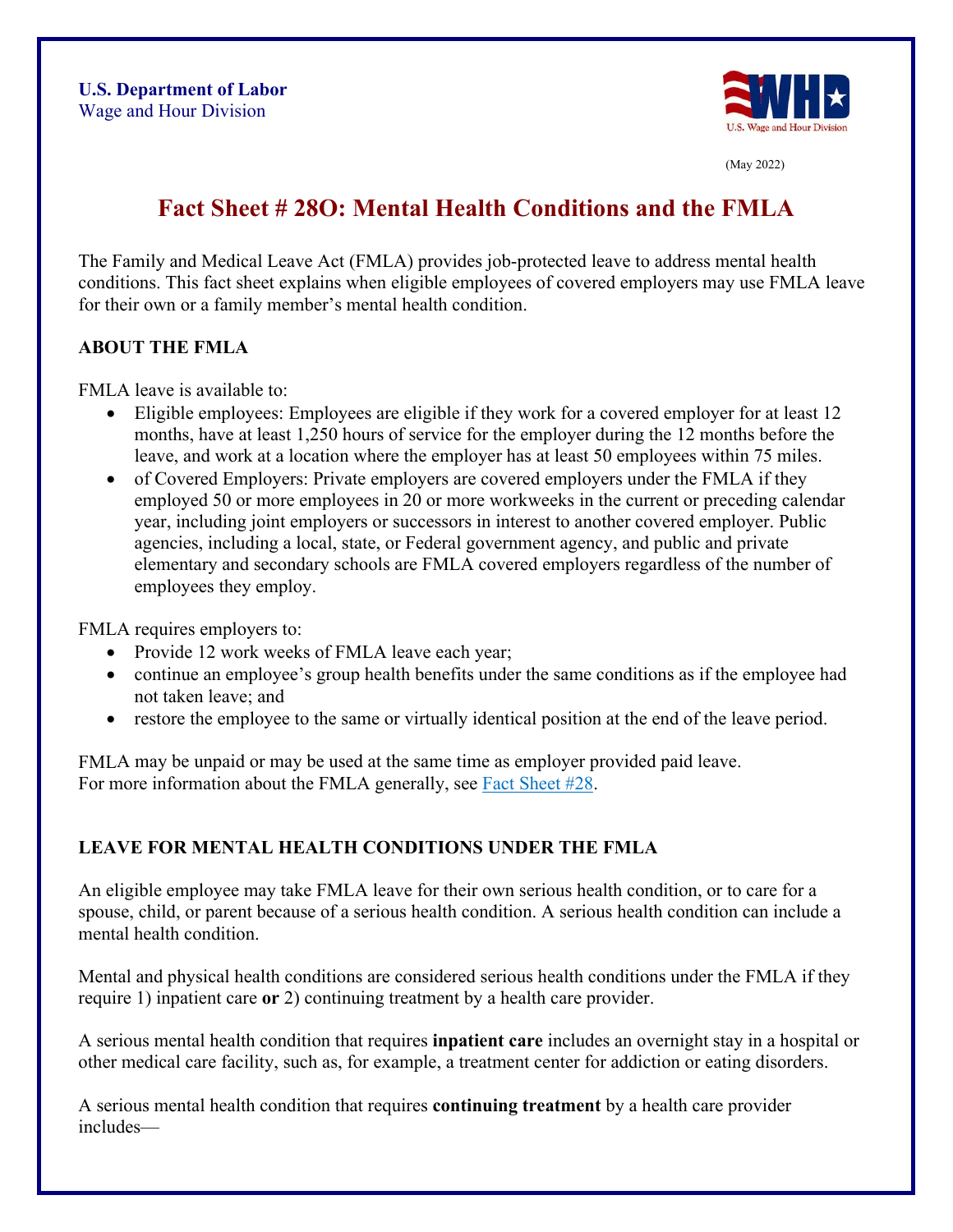- Conditions that incapacitate an individual for more than three consecutive days and require ongoing medical treatment, either multiple appointments with a health care provider, including a psychiatrist, clinical psychologist, or clinical social worker, or a single appointment and follow-up care (e.g., prescription medication, outpatient rehabilitation counseling, or behavioral therapy); and
- Chronic conditions (e.g., anxiety, depression, or dissociative disorders) that cause occasional periods when an individual is incapacitated and require treatment by a health care provider at least twice a year.

An employer may require an employee to submit a certification from a health care provider to support the employee's need for FMLA leave. The information provided on the certification must be sufficient to support the need for leave, but a diagnosis is not required.

For more information about certification of a serious health condition under the FMLA, see [Fact Sheet](https://www.dol.gov/agencies/whd/fact-sheets/28g-fmla-serious-health-condition)  [#28G.](https://www.dol.gov/agencies/whd/fact-sheets/28g-fmla-serious-health-condition)

#### **REASONS FOR LEAVE**

#### **Leave for the Employee's Mental Health Condition**

An eligible employee may take up to 12 workweeks of leave for **their own serious health condition** that makes the employee unable to perform their essential job duties.

#### Example:

*Karen is occasionally unable to work due to severe anxiety. She sees a doctor monthly to manage her symptoms. Karen uses FMLA leave to take time off when she is unable to work unexpectedly due to her condition and when she has a regularly scheduled appointment to see her doctor during her work shift.* 

#### **Leave to Care for Family Member with a Mental Health Condition**

Leave may also be taken to **provide care** for a spouse, child, or parent who is unable to work or perform other regular daily activities because of a serious health condition. Providing care includes providing psychological comfort and reassurance that would be beneficial to a family member with a serious health condition who is receiving inpatient or home care. FMLA leave for the care of a child with a serious health condition is generally limited to providing care for a child under the age of 18.

#### Example:

*Wyatt uses one day of FMLA leave to travel to an inpatient facility and attend an after-care meeting for his fifteen-year-old son who has completed a 60-day inpatient drug rehabilitation treatment program.* 

#### **Leave to Care for an Adult Child with a Mental Health Condition**

A parent may use FMLA leave to care for a child 18 years of age or older who is in need of care because of a serious health condition, if the individual is incapable of self-care because of a mental or physical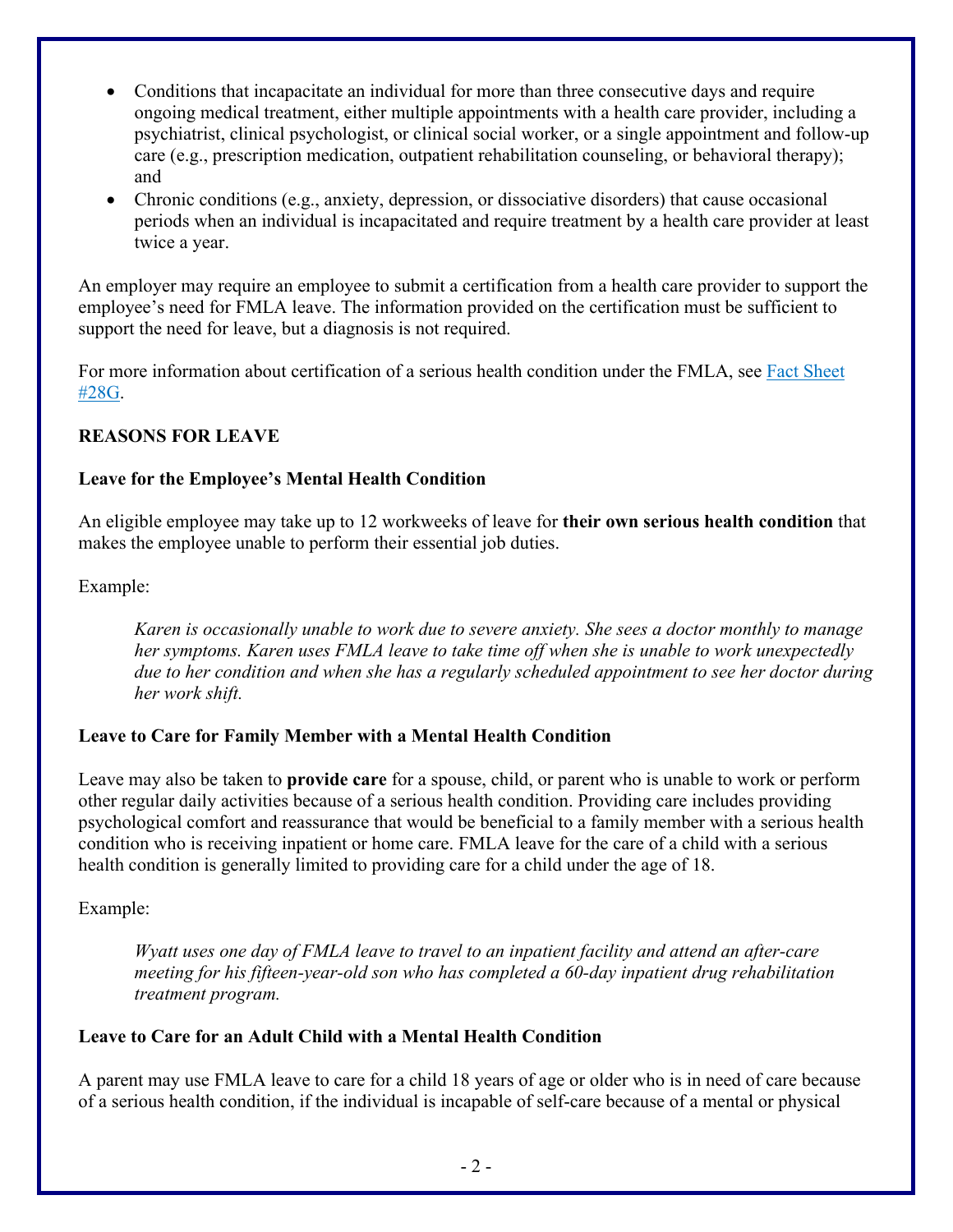disability. For practical purposes, some mental health conditions may satisfy both the definition of "disability" and the definition of "serious health condition," even though the statutory tests are different.

Under the FMLA, a disability is a mental or physical impairment that substantially limits one or more of the major life activities of an individual. To define these terms and determine if a condition is a disability, the FMLA uses the Equal Employment Opportunity Commission's (EEOC) regulations under the Americans with Disabilities Act (ADA). According to the EEOC, conditions that "should easily be concluded" to be "substantially limiting" include major depressive disorder, bipolar disorder, posttraumatic stress disorder, obsessive compulsive disorder, and schizophrenia.

Conditions that may only be active periodically are considered disabilities if the condition would substantially limit a major life activity when active. The disability does not have to have occurred or been diagnosed before the age of 18. The disability may start at any age.

#### Example:

*Anastasia uses FMLA leave to care for her daughter, Alex. Alex is 24 years old and was recently released from several days of inpatient treatment for a mental health condition. She is unable to work or go to school and needs help with cooking, cleaning, shopping, and other daily activities as a result of the condition.* 

For more information about FMLA leave for the care of a child 18 years of age or older with a serious health condition, see [Fact Sheet #28K](https://www.dol.gov/sites/dolgov/files/WHD/legacy/files/whdfs28k.pdf) and [WHD Administrator's Interpretation No. 2013-1.](https://www.dol.gov/agencies/whd/opinion-letters/administrator-interpretation/fmla/2013-1)

#### **Military Caregiver Leave for Mental Health Conditions**

The FMLA also provides eligible employees with up to **26 workweeks** of military caregiver leave in a single 12-month period to care for a covered servicemember and certain veterans with a serious injury or illness. An employee may be an eligible military caregiver if they are the spouse, son, daughter, parent, or next of kin of the servicemember.

For a current servicemember, a serious injury or illness is one that was incurred by the servicemember in the line of duty that may make the servicemember medically unfit to perform the duties of their office, grade, rank, or rating. A serious injury or illness may also result from the aggravation in the line of duty on active duty of a condition that existed before the member began service.

For a veteran, a serious injury or illness is one that made the veteran medically unfit to perform his or her military duties, or an injury or illness that qualifies the veteran for certain benefits from the Department of Veterans Affairs or substantially reduces the veteran's ability to work. For veterans, it includes injuries or illnesses that were incurred or aggravated during military service but that did not manifest until after the veteran left active duty. An injury or illness may manifest after the individual became a veteran, for example, when the military family member has post-traumatic stress disorder (PTSD), a traumatic brain injury (TBI), or depression that occurs well after an event occurred.

## Example:

*Gordon's spouse began to have symptoms of PTSD three years after she was honorably discharged from military service overseas. Gordon uses FMLA leave for two weeks to transport his spouse to and from outpatient treatment at a Veteran's Administration hospital and to assist her with day-to-day needs while she is incapacitated.*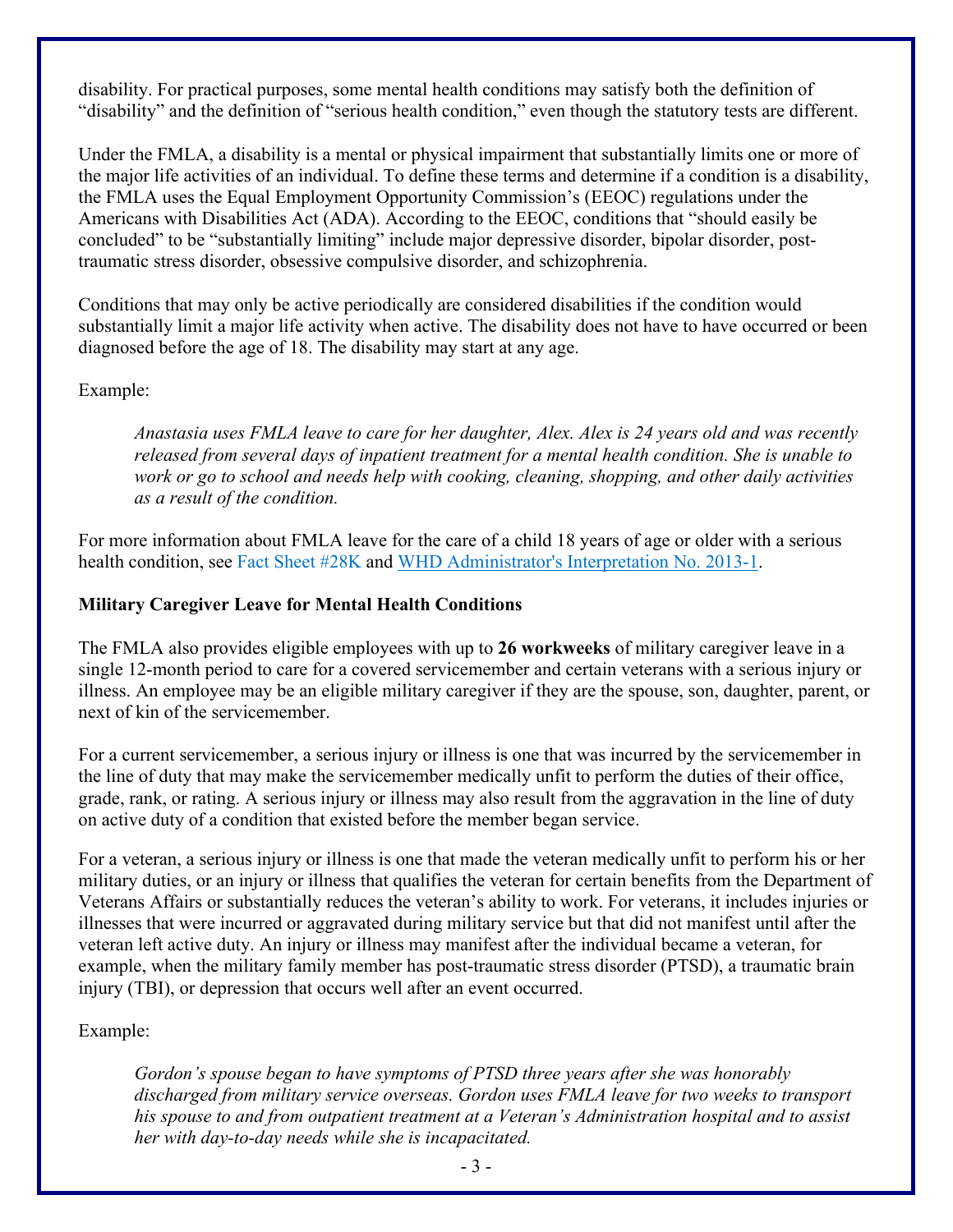An employer may require that a request for military caregiver leave be supported by a certification. The certification may be completed by a Department of Defense (DOD), Veterans Affairs (VA), or TRICARE health care provider, or by a private health care provider if the provider meets the FMLA definition.

For more information about military caregiver leave under the FMLA, including the definition of a serious injury or illness for a covered servicemember, and certification requirements, see Fact Sheets  $\#28M(a)$  $\#28M(a)$  and  $\#28M(b)$ .

## **Confidentiality**

The FMLA requires employers to keep employee medical records confidential and maintain them in separate files from more routine personnel files. Employers must also maintain an employee's records with confidentiality as required under other laws, such as the Americans with Disabilities Act (ADA) or the Genetic Information Nondiscrimination Act (GINA), where those laws also apply.

However, supervisor and managers may be informed of an employee's need to be away from work, or if an employee needs work duty restrictions or accommodations.

## **Protection from Retaliation**

Employers are prohibited from interfering with, restraining, or denying the exercise of, or the attempt to exercise, any FMLA right. Any violations of the FMLA or the FMLA regulations constitute interfering with, restraining or denying the exercise of rights provided by the FMLA. Examples include refusing to authorize FMLA leave or disclosing or threatening to disclose information about an employee's or an employee's family member's mental health condition in order to discourage them from taking FMLA leave.

For more information about prohibited employer retaliation under the FMLA, see Fact Sheet [#77B](https://www.dol.gov/sites/dolgov/files/WHD/legacy/files/whdfs77b.pdf) and Field [Assistance Bulletin 2022-2.](https://www.dol.gov/sites/dolgov/files/WHD/fab/fab-2022-2.pdf)

## **Enforcement**

The Wage and Hour Division is responsible for administering and enforcing the FMLA for most employees. If you believe that your rights under the FMLA have been violated, you may file a complaint with the Wage and Hour Division or file a private lawsuit against your employer in court. State employees may be subject to certain limitations regarding direct lawsuits about leave for their own serious health conditions. Most federal and certain congressional employees are also covered by the law but are subject to the jurisdiction of the U.S. Office of Personnel Management or Congress.

## **Where to Obtain Additional Information**



**For additional information, scan the QR code or visit FMLA website: [dol.gov/agencies/whd/fmla](https://www.dol.gov/agencies/whd/fmla) and/or call our toll-free information and helpline, 1-866-4USWAGE (1-866-487-9243).**